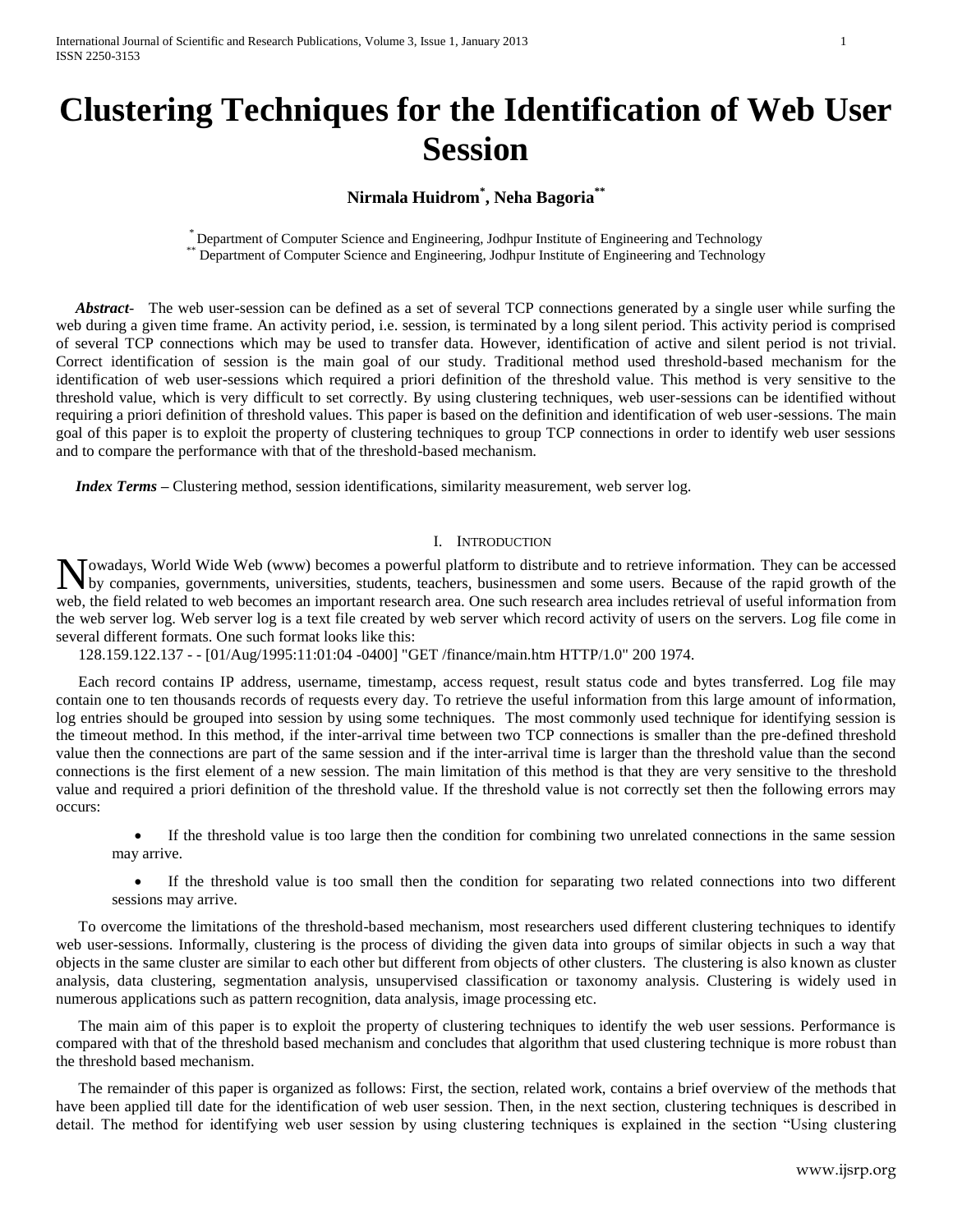techniques on web server log". In the section, performance analysis, the performance of the algorithm is presented and compared it with that of the threshold based mechanism. The last section of this paper provides the conclusions and future works.

# I. RELATED WORK

There are several definitions and session identification methods reported in the literature. In [1], web user session is defined based on the four stages: submission of query, IR component invocation, selection and navigation and reformation. In [2], web user session is defined as a set of TCP connections created by a given user while surfing the web during a given time frame. The author of [4] used three approaches for defining session. The first approach is IP and cookies, the next approach is IP, cookies and a temporal limit on intra session interactions and the last approach is IP, cookies and query reformulation patterns. The first and second methods are system oriented variables and the third method is the combination of user-oriented variables and system-oriented variables. For the first method they used the IP and cookies to identify unique users, the second method used a threshold of 30 minutes which was used to define two distinctive sessions of the same unique user. For the last method, the IP and cookies were used to identify unique users and the query reformulation pattern to identify the limit between two sessions considered as determined by a query which no term in common with the precedent one.

The most common and simplest method for the session identification is the threshold based mechanism, which is also known as the timeout method. In this method, a session is identified between two requests if the inter-arrival time between the two requests is greater than the predefined threshold value. The author of [5] used the threshold value of 100 sec, while the author of [6] used the threshold value of 1 sec. The result of this method is affected with different threshold value. This method is works well if the threshold value is correctly matched to the values of connections and session inter-arrival times. In [7], the authors used the timeout method on two web logs. Initially they set large threshold value and then gradually decreased. They concluded that the optimal threshold was found in the range of 10-15 minutes.

Other authors used different types of methods to identify web user session. The author of [3] developed an algorithm for session identification. They used page threshold with Frame page to develop the algorithm for identifying web user-session. They first identify specific users and then filter the frame page. The next and last step is to combine the contents of each page and all web structure forming actual session. In [8], the author used IP address, browsing agent, intersession and intra-session timeouts, immediate link analysis between referred pages and backward reference analysis to develop a technique for identifying user-session boundaries. They analyze with different server's logs and show that their technique identifies user session boundaries and generate all relevant user session sequences. The author of [10] develops an algorithm for session identification by using statistical language modeling.

#### II. CLUSTERING TECHNIQUES

This section describes the overview of the clustering techniques. Informally, clustering can be defined as the process of dividing the given data into groups of similar objects in such a way that objects in one cluster are similar to each other and different from those objects which are in the other clusters. Clustering techniques are described in detail in [9]. The goal of this paper is to exploit this property of clustering to group connections to identify web user sessions.

Let *X* denotes the metric space, a set containing notions of metric or distance. This metric space is also known as sampling space. Let a set of samples which have to be grouped to form  $K$  cluster be

$$
S = \{x_1, x_2, x_3, \dots, \dots, \dots, x_N\}
$$

Where  $x_i$  belong to  $X$ ;  $i=1, 2, 3, \ldots, N$ .

The main purpose of this work is to find the partition  $C = \{C_1, C_2, C_3, \ldots, C_K\}$  such that  $UiCi=S$  and  $Ci\cap Cj=\Phi$ .  $C_1, C_2, C_3, \ldots, C_K\}$ *C*<sub>3</sub>,…………, *C*<sub>K</sub> are clusters. Clusters contain similar samples while samples in the different clusters should be dissimilar. The measurement of similarity between two samples or two clusters plays an important role in clustering method since every clustering techniques depends on the similarity or dissimilarity between two data points. Clustering methods are of no used if there is no measure of similarity or dissimilarity between two data points.

To determine the dissimilarity between two objects, it is common to used distance measure. The Euclidean distance is commonly used for distance measure which is given by:

$$
d_{euc}(x, y) = \left[\sum_{j=1}^{d} (x_j - y_j)^2\right]^{\frac{1}{2}}
$$

#### A. The Hierarchical Agglomerative Approach

The hierarchical agglomerative methods are based on measures of distance between clusters. This method merges those two clusters that are nearest to form a reduced number of clusters. This is repeated, each time merging the two closest clusters, until just one cluster, of all the data points, exists. Before the procedure starts, each sample is associated to a different cluster, i.e.,  $C_i = \{x_i\}$ , thus the number of cluster  $N_c$  is equal to  $N = |S|$ . Then, the nearest clusters are merged. This process is repeated and the procedure ends when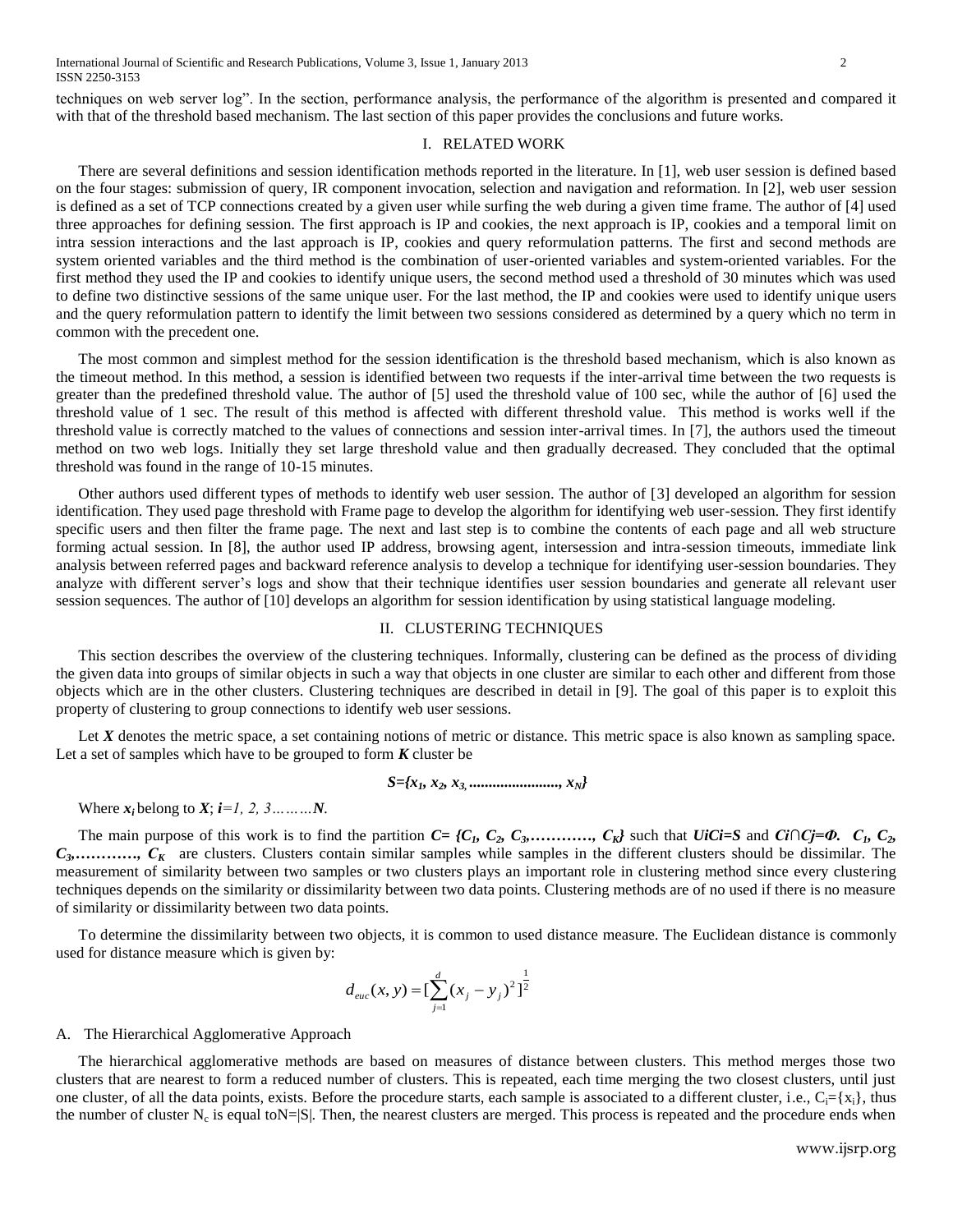International Journal of Scientific and Research Publications, Volume 3, Issue 1, January 2013 3 ISSN 2250-3153

all the given samples are merged to the same cluster i.e.  $C=S=\{x_1, x_2, \ldots, x_N\}$  and  $N_c=1$ . At each step, the quality indicator function *γ*<sup>(s)</sup> is evaluated. Finally, the set S is clustered by using the optimal number of clusters N<sub>c</sub>=N-(i-1) such that *γ*<sup>(i)</sup>- *γ*<sup>(i-1)</sup> is maximized. The quality indicator function measures the distance between the two closest clusters at step i. A sharp increase in the value of quality indicator function indicates the merging of two clusters which are too far apart.

#### B. The Partitional Approach

*k*-means algorithm is an algorithm of a partitioning clustering technique. In this algorithm, the number of clusters is fixed. This algorithm starts by selecting an initial partition with *k* clusters containing randomly chosen samples. Then we compute the centroids of the clusters. By generating a new partition, we assign each sample to the closest cluster center. Then we calculate new cluster centers

as the centroids of the clusters.   
Let 
$$
\hat{c}_i = \frac{1}{|\mathbf{C}_i|} \sum_{x \in \mathbf{C}_i} x^k
$$
 then  $k=1,2,\dots,\dots,n$ .

Where *n* is the size of the sampling space.

This process is repeated until the number of samples which are moved to different cluster is negligible.

### III. THRESHOLD BASED ALGORITHM

Threshold based algorithm is the simplest method that was used by many researchers for the identification of user-session. This algorithm is also known as the timeout method. The threshold based algorithm required to select a threshold value before running the algorithm. Based on this value, the algorithm identifies the sessions. So, the result of this algorithm is different for different threshold value i.e. threshold based algorithm depends on proper selection of threshold value. Threshold based algorithm gives accurate session if the pre-defined threshold value is correctly set. That's mean that optimal threshold value gives almost accurate session.

The algorithm works as follows:

The procedure starts with the proper selection of threshold value. Based on this value, the following condition is checked:

- If the inter-arrival time between the consecutive connections is less than the threshold value, then the two connections are in the same session.
- If the inter-arrival time between the consecutive connections is greater than the threshold value, then the two connections are in different sessions i.e. the first connection is the last element of the current session and the second connection is the first element of the next session.

The main limitation of this algorithm is that it requires a priori definition of the threshold value which is very difficult to set correctly. If the threshold value is too small, then the condition for separating two related connections in different sessions may occur. On the other hand, if the threshold value is too large then the condition for merging two unrelated connections in the same session may arrive. So, this algorithm is difficult to use in practice.

# IV. USING CLUSTERING TECHNIQUES ON WEB SERVER LOG

The log file used in our experiments was extracted from NASA website that can be freely downloaded from the link [http://ita.ee.lbl.gov/html/contrib/NASA-HTTP.html.](http://ita.ee.lbl.gov/html/contrib/NASA-HTTP.html) Before running the algorithm, the first step is to perform data cleaning for removing the irrelevant and redundant log entries. There are three main kinds of irrelevant information to be removed. First, embedded file which embedded in the web page should remove. A request made by a user to view a particular page usually results in several log entries because some embedded file such as graphics and scripts are downloaded along with the web page. It is unnecessary to include the file requests that the user did not explicitly request. Elimination of such information can be done by checking the suffix of the URL name. So, those entries which have the type extensions: .GIF, .JPEG and .JPG etc. are removed. The second irrelevant information to be removed is error's request. This can be removed by checking the status of request. There are four classes of status code. They are success (200 series), redirect (300 series), failure (400 series) and state error (500 series). Those entries that correspond to the status code which is not equal to 200, are removed. The last irrelevant information to be removed is the entries with the 'HEAD' method. The next step is to identify users. For user identification, we consider each IP address as a single user and we select those users which have more than 800 TCP connections for our experiment.

After user identification, the next step is to select a proper clustering technique for session identification. Hierarchical clustering technique is easy to implement but this technique does not scale well with large number of samples. Whereas partitional clustering technique require a priori knowledge of the number of clusters in advance which is not easy to predict but this technique is relatively efficient. In order to take the advantages and to avoid the limitations of both methods, we used both algorithms i.e. hierarchical and partitional algorithms. First partitional algorithm is used to obtain an initial clustering. This is performed by selecting a large number of clusters. But the number of clusters must be less than the number of samples. The next step is to apply hierarchical agglomerative clustering algorithm to the result obtained from first step. The hierarchical agglomerative clustering technique is used to combine the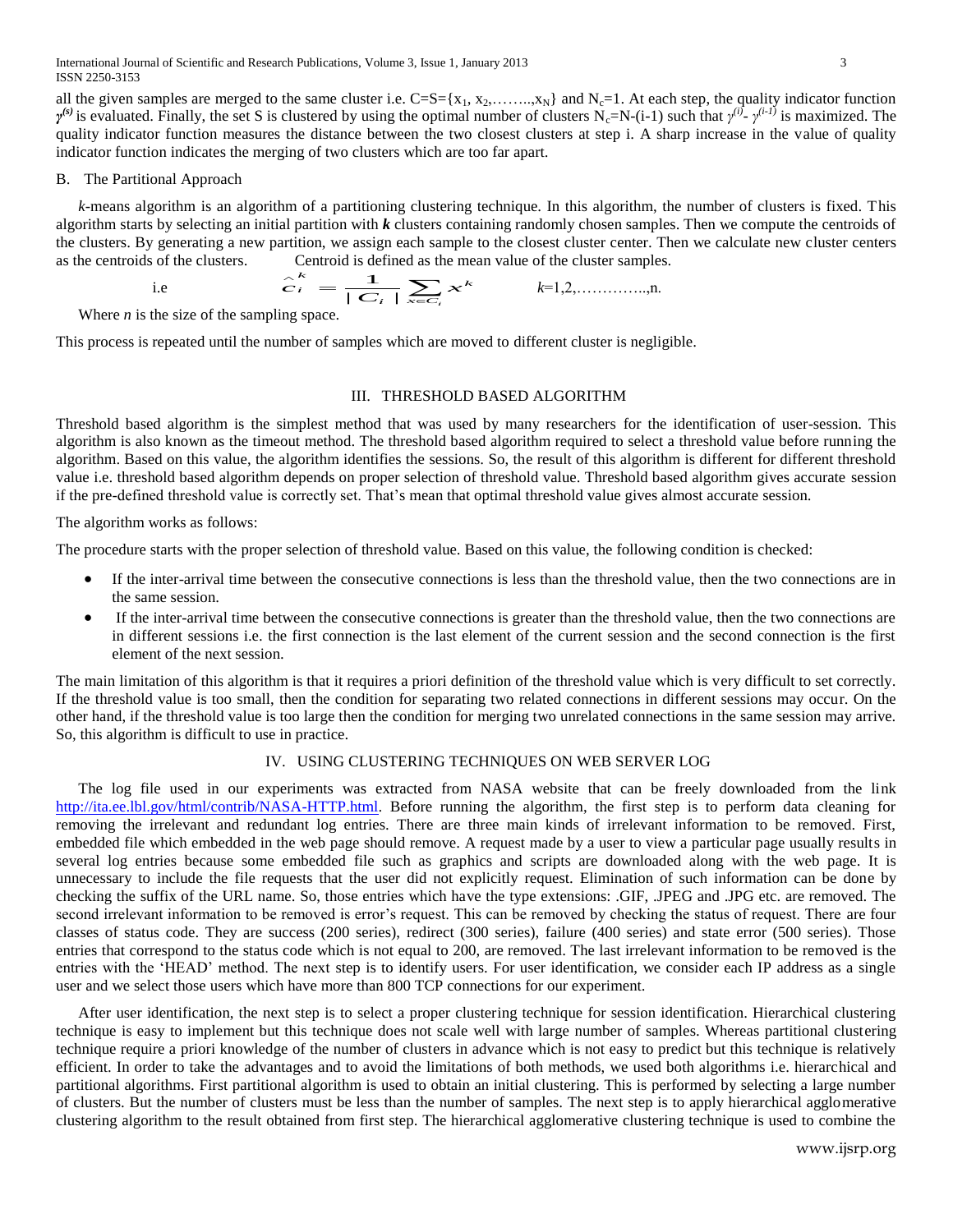International Journal of Scientific and Research Publications, Volume 3, Issue 1, January 2013 4 ISSN 2250-3153

clusters in order to obtain a good estimation of the final number of clusters. To get a fine definition of number of clusters, a partitional clustering algorithm is used as a last step. The detail description of each step is given below.

# A. Partitional clustering approach

The first step starts with *k*-mean clustering method with *k* cluster. The *k* cluster is chosen as large as possible but it should be less than the number of samples. The distance between any two adjacent samples is then calculated. Farthest *(k-1)* couples are taken according to the distance metric to determine *k* intervals. Let  $T_{int}$  be the inferior bounds of the intervals and  $T_{sup}$  be the superior bound of the intervals. Then the centroid of each cluster is calculated as

$$
centroid = (T_{\text{sup}} + T_{\text{int}})/2
$$

The partitional algorithm is then iteratively run to obtained *k* initial clusters. Each cluster *C* is represented by a small subset *R(C)* of samples. *|R(C) |* may be less than or equal to *2* since the metric space is *R*. The representative samples *R(C)* may be either the cluster centroid or single linkage procedure.

#### B. Hierarchical agglomerative approach

A hierarchical agglomerative algorithm is iteratively run using representative samples obtained from step 1. The number of steps is *k* since the procedure starts with *k* initial clusters. Hierarchical agglomerative procedure merges the two closest clusters at each step. After merging the two clusters, distances between clusters are recomputed. This process is repeated. The process ends after *k* iterations.

The clustering quality indicator function which measures the distance between the two closest clusters is used to select the best clustering among those determined in the iterative process. Quality indicator function is denoted by *γ (s)* **.** At each step *s*, the clustering quality is calculated to find if the optimal number of clusters has been found. Let  $C_j^{(s)}$  denote the  $j^{\text{th}}$  cluster of step *s***.** At each step, the procedure evaluates the quality indicator function  $\gamma^{(s)}$ :

$$
\gamma^{(s)} = \frac{d_{\min}^{(s)} - d_{\min}^{-(s)}}{d_{\min}^{-(s)}}
$$

min *d*  $\min_d d(C_i^{(s)}, C_k^{(s)}),$  $d_{\min}^{(s)} = \min_i d(C_i^{(s)}, C_i)$ 

Where

$$
d_{\min}^{(s)} = \min_{j,k \neq j} d(C_j^{(s)}, C_k^{(s)}
$$

$$
d_{\min}^{-(s)} = \frac{1}{s-1} \sum_{l=1}^{s-1} d_{\min}^{(l)},
$$

*d*

A sharp increase in the value of  $\gamma^{(s)}$  indicates that the merging procedure is artificially merging two clusters which are too far apart.



Figure 1: Sample plot of the quality indicator function.

The optimal number of clusters  $N_c$  is determined as:

$$
N_c = N-(argmax_s(\gamma^{(s)} \cdot \gamma^{(s-1)})-1)
$$

#### C. Final clustering creation

The last step is to find a fine definition of  $N_c$  clusters. In this step, a partitional clustering algorithm is run over the original data which contain all samples to get a final refinement of the clustering definition.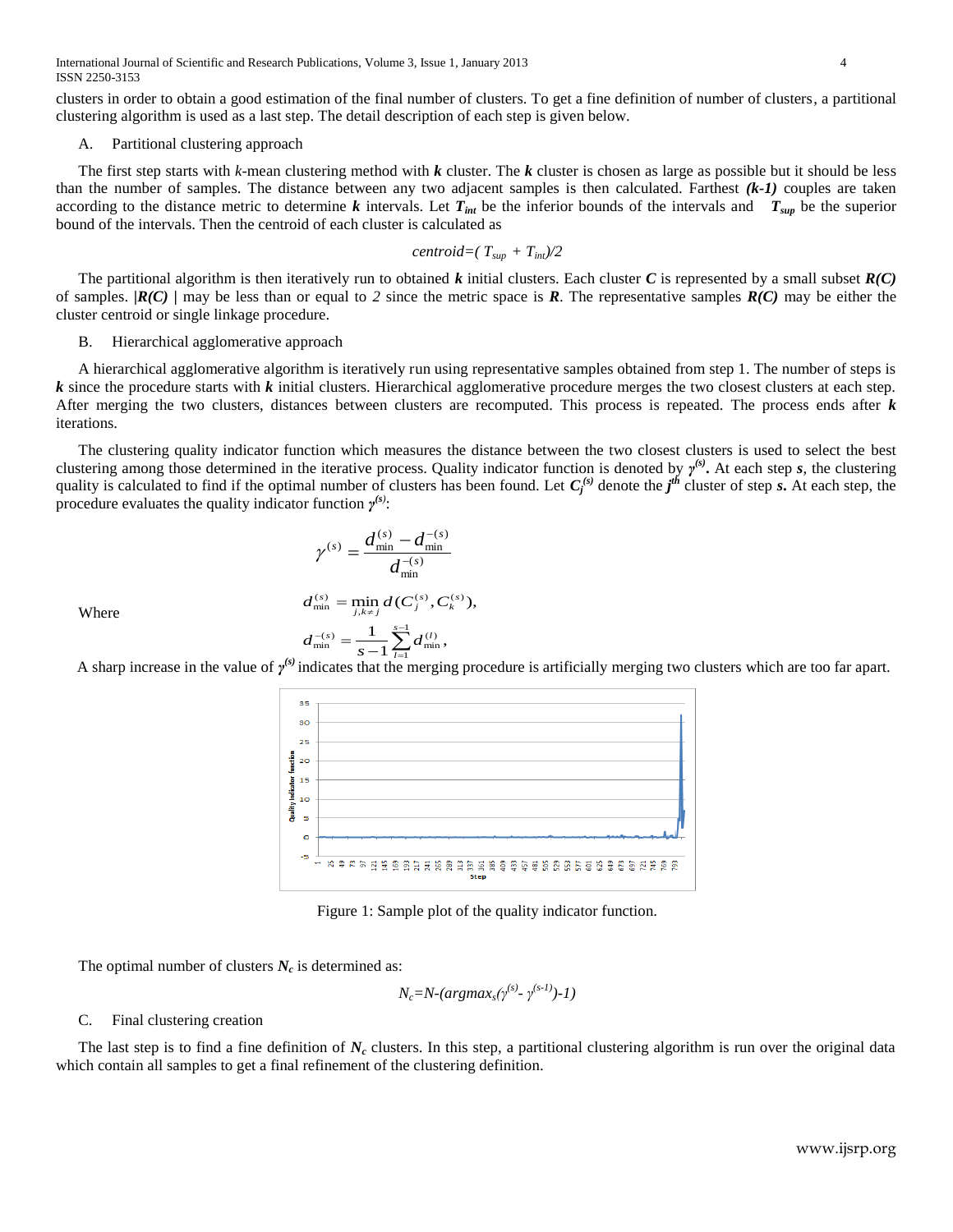### V. PERFORMANCE ANALYSIS

In this section, the correctness properties of the clustering scheme are described and compared it with that of the threshold-based mechanism. The percentage of misidentified sessions is used as the performance metric. Two types of errors may occur: (i) to erroneously separate in two or more clusters or (ii) to merge two or more distinct sessions. The percentage of errors is defined as 100 times the total number of observed errors divided by the total number of connection arrival times.

Proper choice of threshold value gives almost real session [7]. We consider this value as optimal threshold value. If the clustering algorithm is more accurate, then its graph (i.e. T\_off- error percentage graph) must be parallel to x-axis when we assume x-axis as the optimal threshold graph.

In this section, we first determine the optimal threshold value from the web server log. Then, the threshold based algorithm is run using optimal threshold value. After that, threshold based algorithm is again run with different threshold value and the results are compared with that of the sessions that is obtained by using optimal threshold value in order to get the misidentified session. Similarly, clustering algorithm is run to identify sessions and compared with that of the sessions obtained by using optimal threshold value to get the misidentified sessions. By using these misidentified sessions as the performance metric, we compared the clustering algorithm and threshold based algorithm.

A. Determination of optimal threshold value:

We used iteration number of a session as the number of TCP connections in a session. For example, if the iteration number of a session is five, then the session has five connections. A sequence of connections is grouped into a session if and only if

- The connections are from the same user ID or IP address
- The time interval between two adjacent connections is less than or equal to the session interval in use.

By grouping the sessions with the same iteration number, we can see the distribution of various sessions. The distributions show the percentages of sessions with a particular iteration in relation to the total number of sessions. This was done because different session intervals cut the logs into different number of sessions, and so a percentage comparison was more meaningful.

Our experiment and analysis focused on monitoring only the distributions of the session with less than or equal to 6 iterations because their total covers a very large percentage of sessions.

| Session  | Percentage | Percentage                   | Percentage                   | Percentage                    | Percentage        | Percentage |
|----------|------------|------------------------------|------------------------------|-------------------------------|-------------------|------------|
| interval | of $1$     | $\sigma$ of<br>$\mathcal{L}$ | $\sigma$ of<br>$\mathcal{R}$ | $\sigma$ of<br>$\overline{4}$ | $\sigma$ of<br>.5 | of<br>-6   |
| (in sec) | iteration  | iteration                    | iteration                    | iteration                     | iteration         | iteration  |
| 60       | 80%        | 13%                          | 3%                           | 1%                            | 0%                | $0\%$      |
| 80       | 72%        | 16%                          | 5%                           | 1%                            | 0%                | 0%         |
| 100      | 71%        | 17%                          | 6%                           | 2%                            | 1%                | 0%         |
| 120      | 68%        | 18%                          | 6%                           | 2%                            | 1%                | 0%         |
| 140      | 65%        | 18%                          | 8%                           | 2%                            | 1%                | 1%         |
| 160      | 64%        | 18%                          | 8%                           | 3%                            | 1%                | 1%         |
| 180      | 62%        | 19%                          | 8%                           | 3%                            | 1%                | 1%         |
| 200      | 61%        | 19%                          | 9%                           | 3%                            | 1%                | 1%         |
| 220      | 59%        | 19%                          | 9%                           | 4%                            | 2%                | 1%         |
| 240      | 57%        | 19%                          | 10%                          | 4%                            | 2%                | 1%         |
| 260      | 56%        | 19%                          | 10%                          | 4%                            | 2%                | 1%         |
| 280      | 55%        | 20%                          | 10%                          | 5%                            | 2%                | 1%         |
| 300      | 54%        | 20%                          | 10%                          | 5%                            | 2%                | 1%         |

Table I: The results of session interval from the web logs.

We took 60 to 300 seconds as a range of session interval. After 300 second, graphs of all iterations are almost stable. More importance is given to the graph with smaller number of connections in a session while observing optimal session interval. Sudden dramatically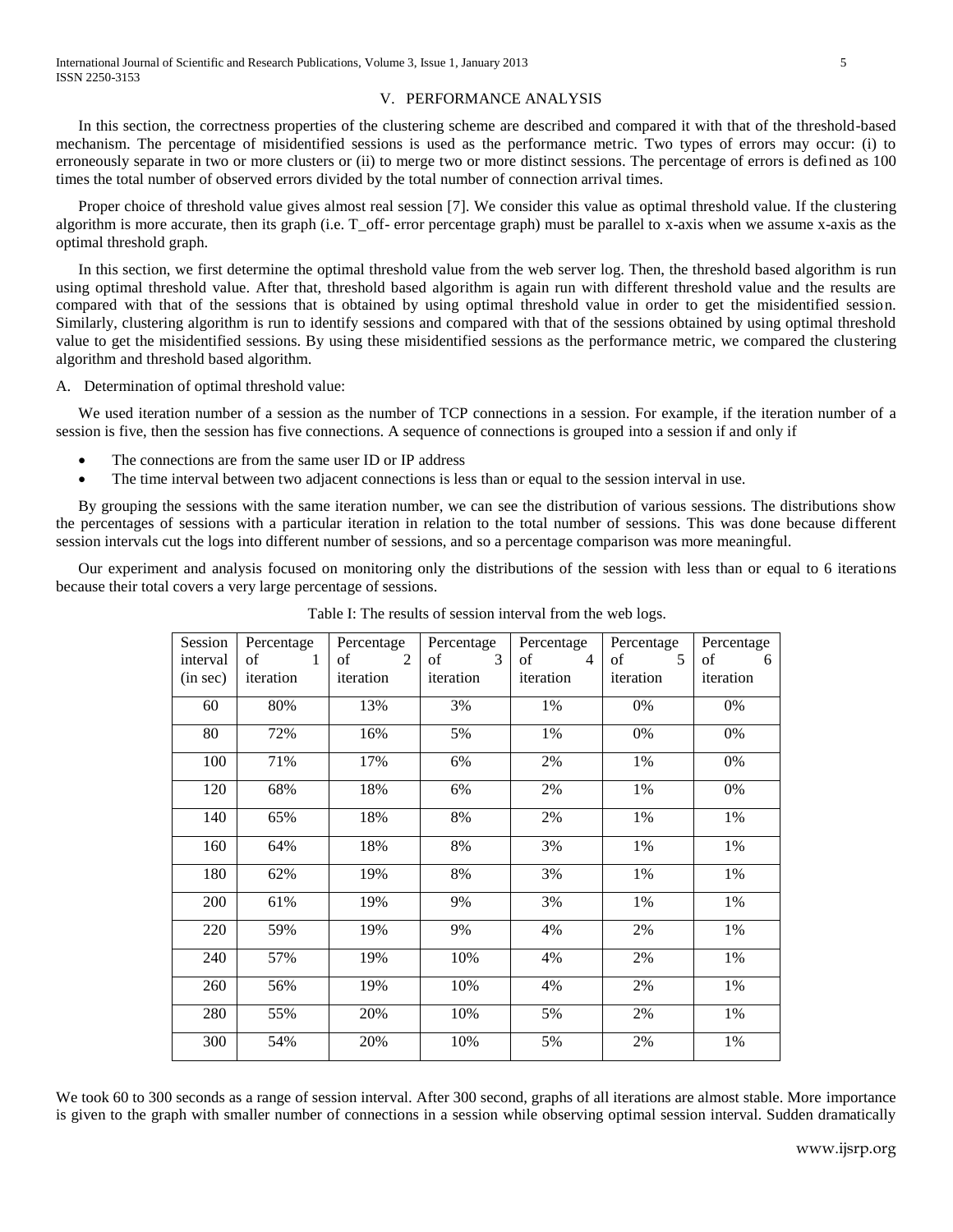International Journal of Scientific and Research Publications, Volume 3, Issue 1, January 2013 6 ISSN 2250-3153

change indicates the existence of optimal session interval. Iteration graph increase gradually from 300 second to 80 second. From 80 second, it increases dramatically. Similarly other graphs shows stable from 300 second to 80 second, after 80 second, it shows sudden decrease.



Figure 2: The result of session interval from the web logs.

The optimal threshold value should not be too large nor too small. The results of the experiment show that most sessions were not affected when the session interval is larger than 80 seconds. When the session interval is less than 80 seconds, most sessions are affected. When the session interval becomes smaller, the percentage of sessions with 1 iteration increases dramatically whereas the percentages of sessions with 3-6 iterations, decreases dramatically. This shows that the optimal session interval is nearly 80 seconds. Hence, we take the optimal threshold value to be 80 seconds.

#### B. Parameter sensitivity:

In our clustering algorithm, initial k value (i.e. number of clusters) is assigned in order to run the algorithm. But its value is replaced when we run the final partitional algorithm with the value from hierarchical agglomerative algorithm. Therefore, k-value must be independent of its selection.



Figure 3: Clustering sensitivity to the initial number of clusters k.

Figure 3 shows the error probability of clustering algorithm by taking initial number of cluster, k=600, 700 and 800. This graph shows that error probability is independent from the value of k, since graphs are superimposed. Hence, initial number of cluster is not a critical parameter.

# C. Percentage of misidentified sessions:

We consider the percentage of sessions misidentified by the clustering procedure to assess the quality of the results. The result thus obtained is compared with that of the threshold based mechanism.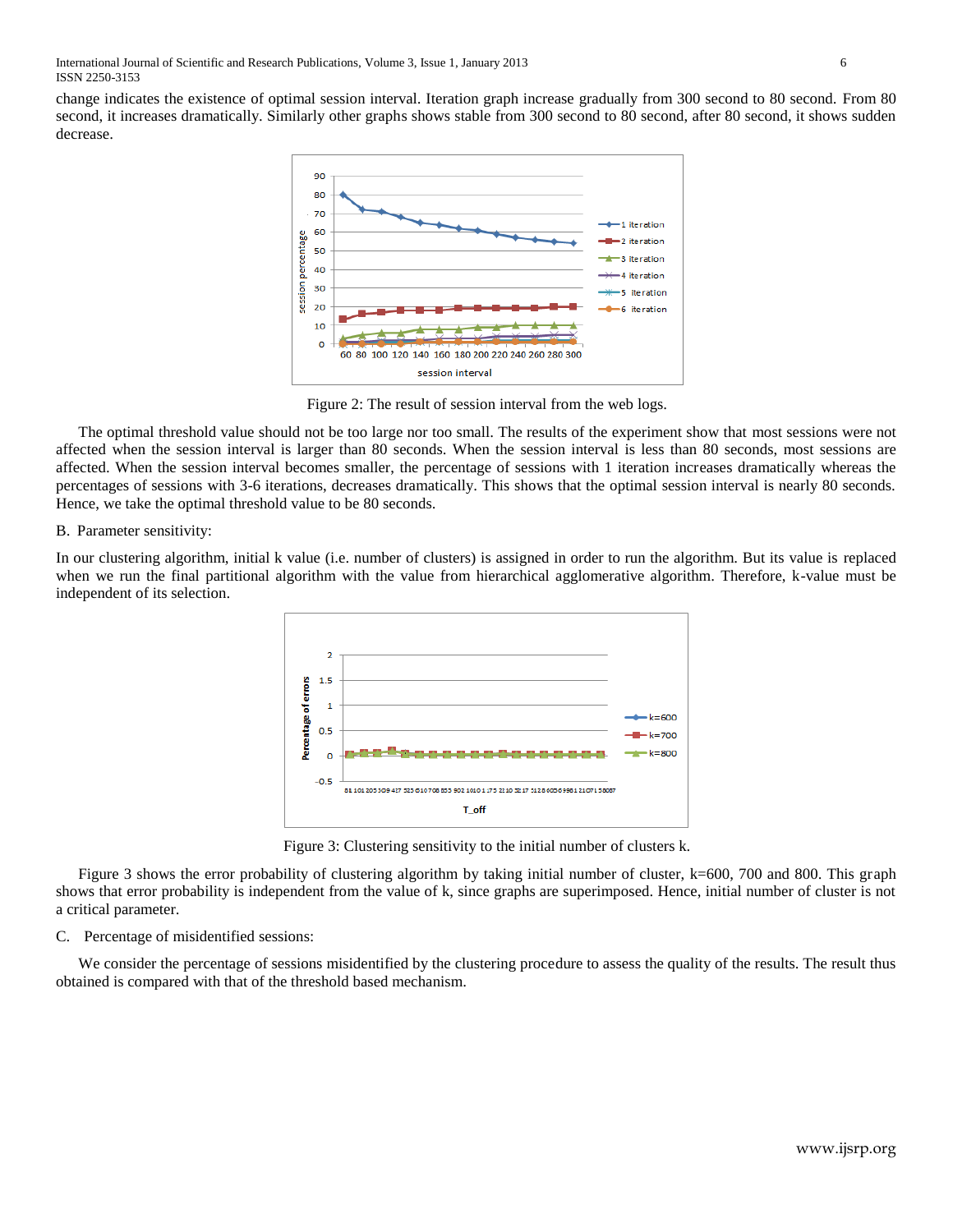International Journal of Scientific and Research Publications, Volume 3, Issue 1, January 2013 7 ISSN 2250-3153



Figure 4: Percentage of errors obtained by running clustering and threshold based mechanism.

The above figure shows the percentage of errors obtained by running threshold based scheme and clustering scheme. Performance of the threshold based mechanism is evaluated by taking threshold value of 20, 1000 and 1800 seconds. From the above figure, we see that clustering graph is almost parallel to x-axis which shows that it is less error than other threshold algorithms. Threshold algorithms (except optimal threshold) give irregular graph to the x-axis.

From this, we conclude that threshold based mechanism may not perform well if the threshold value is not correctly set. Its error probability is much larger than the clustering scheme. When the value of threshold is too large, the percentage of errors is high which is due to the result of merging two subsequent different sessions. Small value of threshold value also induces high percentage of error which is due to the result that  $T_{off}$  goes below a given value. Hence, the percentage of errors for clustering scheme is always less than 0.5% and it is less sensitive to the variation of  $T_{\text{off}}$ .

## VI. CONCLUSION

Clustering techniques are used for inferring web user-session. In order to identify the web user session, a combination of the hierarchical and partitional clustering techniques is used. First, a *k*-mean partitional algorithm is used to obtain an initial clustering. After getting the initial clustering, a hierarchical agglomerative clustering technique is run to the representative samples obtained from the first step to obtain the final number of clusters. Finally, partitional clustering is applied to the real data to obtain the fine definition of clusters. This process for identification of web user-session can deal with large amount of data. The effectiveness and robustness of the clustering techniques was used to show its ability in the identification of web user-sessions without requiring any a priori definition of threshold values. This may be used in characterizing web user-sessions and in the study of internet traffic properties.

There are some limitations which could be directions for future work. First of all, the resulting algorithm is applied only to the web traffic. So, this work can be extended in order to apply to different types of traffic and to deal with other types of user sessions which are not related to the web. After the identification of user-session, second identification is required to remove errors in the session pages and unrelated pages so that it can improve the quality of identified session.

#### ACKNOWLEDGMENT

Many thanks to the Head Of Department, faculty members of Department of Computer Science and Engineering of JIET college for their motivation and constant encouragement. The authors would like to thank the family members and friends who rendered their support throughout this research work.

#### **REFERENCES**

[1] Mat-Hassan M. and Levene M , "Associating search and navigation behavior through log analysis", Journal of the American society for information science and technology, vol. 56(9), pp. 913-934, 2005.

[2] Bianco, A. Mardente, G. Mellia, M. Munafo, M. and Muscariello, L., "Web User-Session Inference by Means of Clustering Techniques," Networking, IEEE/ACM Transactions on , vol.17, no.2, pp.405-416, April 2009.

[3] Fang Yuankang and Huang Zhiqui, "A session identification algorithm based on frame page and page threshold", Computer Science and Information Technology (ICCSIT), 3<sup>rd</sup> IEEE International Conference, 2010.

[4] Jansen B. , Spink A. , Blakely C. and Koshman S., "Defining a session on web search engines", Journal of the American society for information science and technology, vol. 58(6), pp.862-8871, 2007.

[5] C. Nuzman, I. Saniee, W. Sweldens, and A. Weiss, "A compound model for TCP connection arrivals, with applications to LAN and WAN," *Computer Networks, Special Issue on Long-Range Dependent Traffic*, vol. 40, no. 3, pp. 319–337, Oct. 2002.